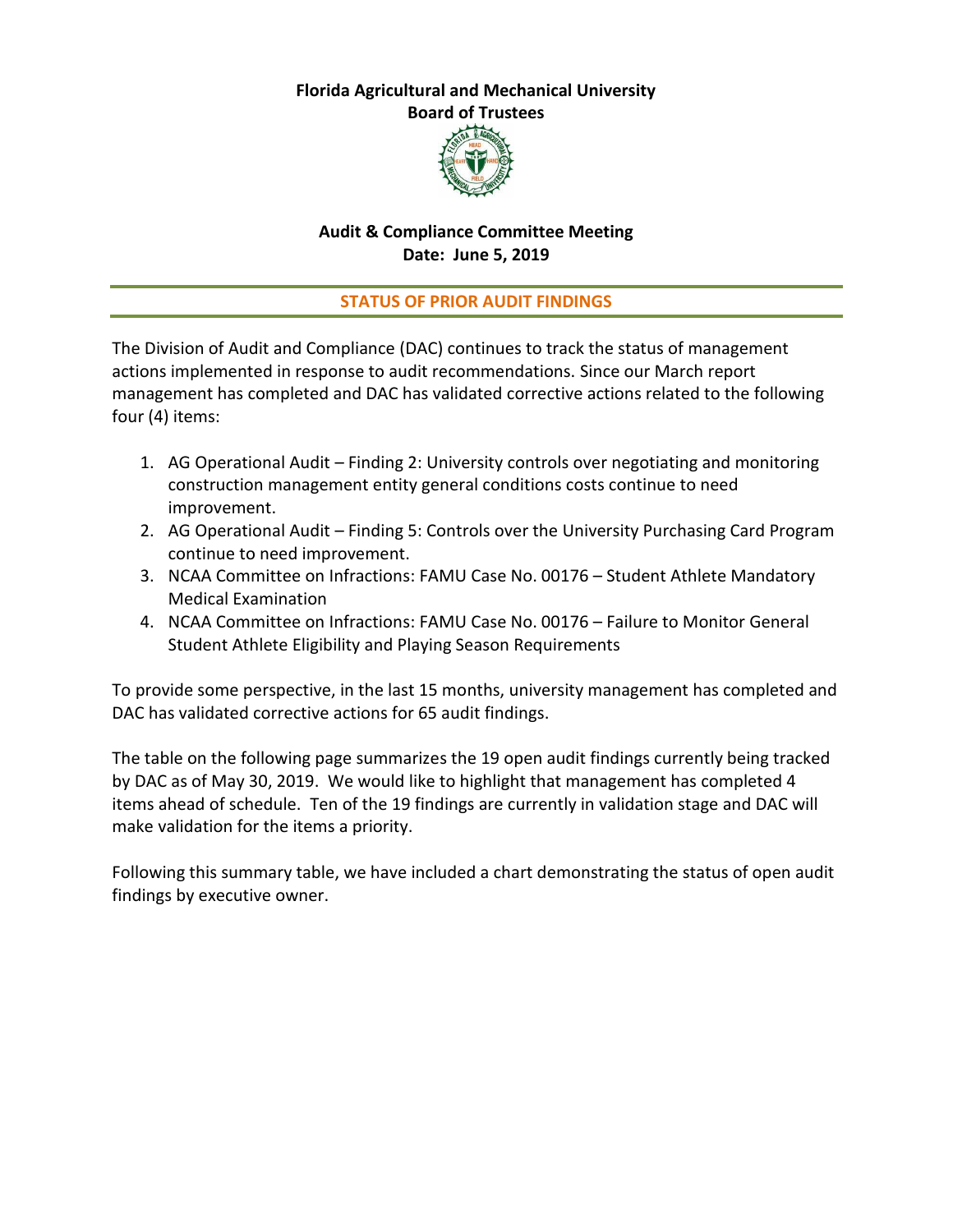| 19 Open Audit Findings as of May 30, 2019                                                                                                                                                                                                                                                                                                                                                                                                                                                                                                              |                                                                                                                                                                                                                                                                                                                                                                                                                                                                                                                                                                                                                      |                                                                                                                                                                                                                                                                                                                                     |                                                                                                                                                                                                                                                                                                                                                                                                                                                                                                                                                                                                                                                   |
|--------------------------------------------------------------------------------------------------------------------------------------------------------------------------------------------------------------------------------------------------------------------------------------------------------------------------------------------------------------------------------------------------------------------------------------------------------------------------------------------------------------------------------------------------------|----------------------------------------------------------------------------------------------------------------------------------------------------------------------------------------------------------------------------------------------------------------------------------------------------------------------------------------------------------------------------------------------------------------------------------------------------------------------------------------------------------------------------------------------------------------------------------------------------------------------|-------------------------------------------------------------------------------------------------------------------------------------------------------------------------------------------------------------------------------------------------------------------------------------------------------------------------------------|---------------------------------------------------------------------------------------------------------------------------------------------------------------------------------------------------------------------------------------------------------------------------------------------------------------------------------------------------------------------------------------------------------------------------------------------------------------------------------------------------------------------------------------------------------------------------------------------------------------------------------------------------|
| <b>Corrected</b><br><b>Ahead of Schedule</b><br><b>Require Validation</b>                                                                                                                                                                                                                                                                                                                                                                                                                                                                              | <b>Corrected</b><br><b>Behind Schedule</b><br>Г<br><b>Require Validation</b>                                                                                                                                                                                                                                                                                                                                                                                                                                                                                                                                         | <b>Partially Corrected</b><br><b>Behind Schedule</b>                                                                                                                                                                                                                                                                                | <b>Not Started</b><br><b>Not Due</b>                                                                                                                                                                                                                                                                                                                                                                                                                                                                                                                                                                                                              |
| 2018 Operational Audit<br><b>Findings: Payroll</b><br><b>Processing Time Cards</b><br><b>Athletics Cash</b><br><b>Collection Controls</b><br><b>Review: Post</b><br>reconciliation process<br>not entirely completed<br><b>NCAA Committee on</b><br><b>Infractions - FAMU</b><br>Case No. 00176: Student<br>Athlete Statements and<br><b>Drug Testing Consent</b><br>Forms<br><b>NCAA Committee on</b><br><b>Infractions - FAMU</b><br>Case No. 00176:<br>Institutional Obligation<br>to Timely Renew or<br>Non-renew Student<br>Athlete Financial Aid | 2017-18 Performance<br><b>Based Funding Data</b><br><b>Integrity Audit: User</b><br><b>Access Privileges &amp;</b><br>Reviews (Repeat Finding)<br>2016 Accounts Payable<br><b>Audit: Access to</b><br><b>PeopleSoft Accounts</b><br>Payable and Purchasing<br>Roles Part II<br>2017-2018 SGA Follow-<br>up Audit: Budget<br><b>Approval Document</b><br>2017-2018 SGA Follow-<br>up Audit: Employee Time<br>Reporting - SGA<br>2017-2018 SGA Follow-<br>up Audit: Employee Time<br>Reporting-OSA<br><b>2018 Operational Audit</b><br>Findings: Intercollegiate<br>Athletic Programs-<br><b>Deficit Cash Balances</b> | 2016-17 BOG IT<br><b>Compliance Audit:</b><br><b>Information Security</b><br>Plan Development and<br>Implementation<br>2017 DSO Independent<br><b>Audits: FAMU Rattler</b><br><b>Boosters Proper</b><br><b>Accounting Records</b><br>(Finding No. 2017-1)<br>2017-18 Cloud Security<br><b>Governance Audit:</b><br>Legal Compliance | 2017-18 Cloud Security<br><b>Governance Audit:</b><br>Disaster Recovery<br>2017-18 Cloud Security<br><b>Governance Audit:</b><br><b>Service Transition</b><br>Planning<br><b>Athletics Cash</b><br>$\left( \quad \right)$<br><b>Collection Controls</b><br><b>Review: Ticket Security</b><br><b>Athletics Cash</b><br>$\bigcirc$<br><b>Collection Controls</b><br><b>Review: Ticket</b><br>void/reissue process<br><b>Athletics Cash</b><br><b>Collection Controls</b><br><b>Review:</b> Unsecured cash<br>area<br><b>Athletics Cash</b><br>$\bigcirc$<br><b>Collection Controls</b><br><b>Review: University</b><br>processing timely<br>deposit |

Severity Risk Level:  $\bigcirc$  High Risk  $\bigcirc$  Medium Risk  $\bigcirc$  Low Risk

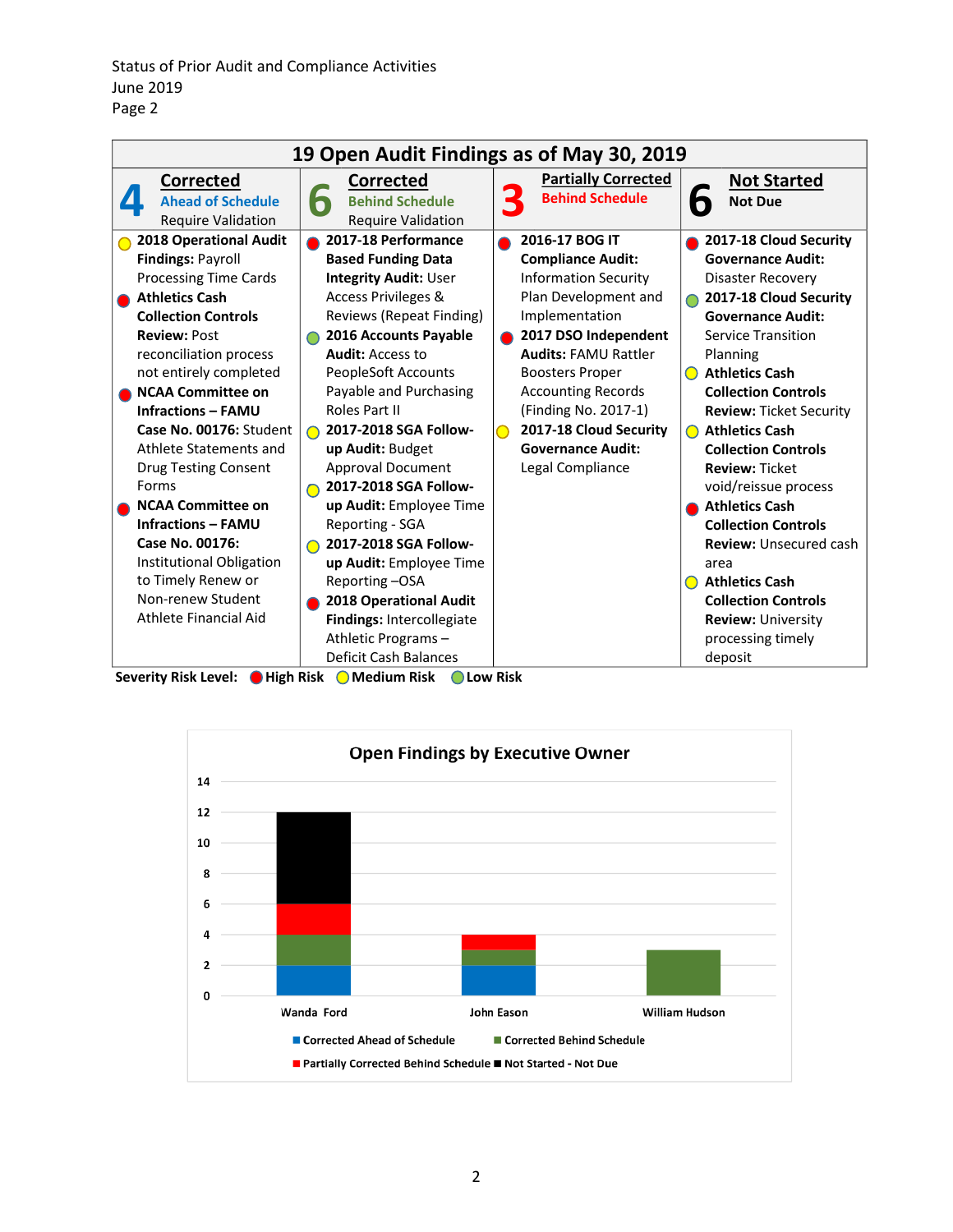## **Division of Audit and Compliance Update**

The Division of Audit and Compliance (DAC) welcomed their new VP Joseph Maleszewski on March 29, 2019; President Robison introduced Joseph Maleszewski to the Division staff. Concurrent with this change, the Chief Compliance and Ethics Officer, along with LaTonya Baker (Investigator responsible for managing the University's hotline), physically moved to another building on campus. The full organizational and fiscal separation of the Division of Audit and the Office of Compliance and Ethics is effective July 1, 2019, with the change in the fiscal year. This change the requirements of Board of Governors Regulations related to the reporting structure of the Chief Audit Executive and the Chief Compliance and Ethics Officer.

Some highlighted DAC activities include:

- 1. Submitted a budget request for consideration and participated in a budget hearing the request includes restoration of the staff position moved to the Office of Compliance and Ethics;
- 2. Met with all members of the Senior Leadership Team and many of the Board of Trustees members regarding expectations and perceptions of University risks;
- 3. Published an advisory service report entitled *2018 FAMU Grape Harvest Festival Cash Collections* - this advisory service included a review of the festival's physical safety plans, food vendor liability insurance, volunteer authorization and training, and outside employment approval;
- 4. Published the results of the Division of Audit and Compliance (DAC) annual work plan development efforts - this included the *Risk Assessment & 3-Year Audit Work Plan* prepared pursuant to Board of Governor Regulation 4.002 and the requirements of professional audit standards;
- 5. Published an advisory services report on *Enterprise Risk Management* (ERM) for this service, we studied the value proposition of implementing ERM practices at FAMU. This engagement included review of the benefits of implementing an ERM program as well as an assessment of FAMU's current risk management practices. We made recommendations regarding ERM program implementation, structure, costs, and timeline;
- 6. Prepared for a follow-up closed session with the Board of Trustees on management actions in response to our audit of Cybersecurity. The update session will be held at the full Board of Trustees meeting scheduled for June 6, 2019;
- 7. Serve as audit liaison with external auditors on matters of audit follow-up and the initiation of two audits related to for the annual Financial Statements and Bright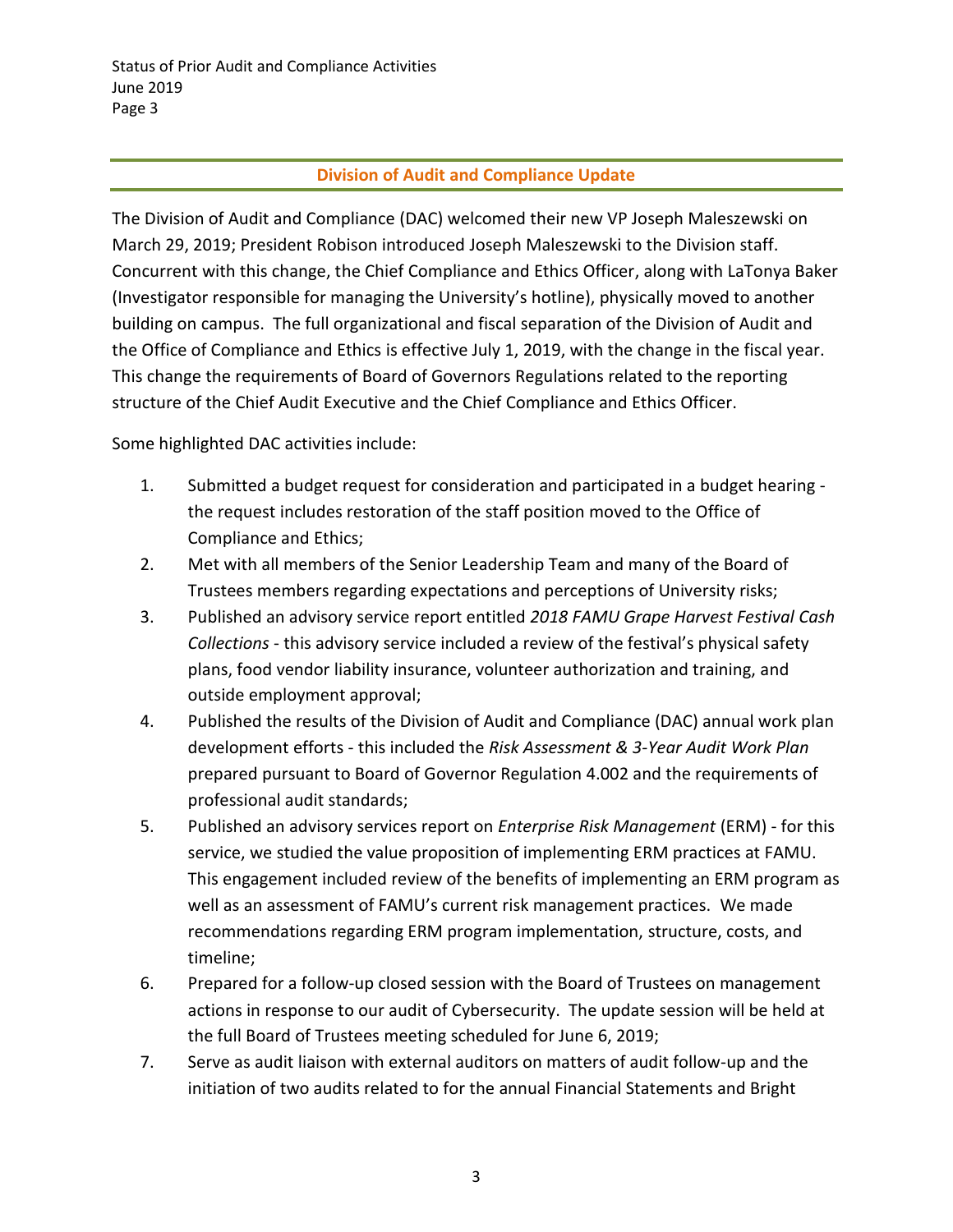> Futures Scholarship Program. An Entrance Conference is expected to be scheduled the week of June  $10^{th}$ ;

- 8. Participated in the State University Audit Counsel (SUAC) May 2019 meeting. This Counsel meets in person twice per year to share information on university risks and audit matters. They also communicate throughout the year to leverage knowledge and share best practices;
- 9. Coordinated with the Chief Compliance and Ethics Officer on hotline, complaints, and investigative matters; and
- 10. In the near future, the Division of Audit expects to participate in a University Assessment conducted by the Office of University Assessment. The assessment program at FAMU aims to promote a culture of continuous improvement.

# **UPDATE – EXTERNAL AUDITS**

On May 28, 2019, FAMU received notification that the AG would initiate their annual *Financial Statement* and *Bright Futures Scholarship Program* audits for the 2018-19 fiscal year. We plan to schedule an Entrance Conference for these two audits the week of June 10<sup>th</sup>.

The Division of Audit continues to monitor the progress of the corrective action plans developed in response to the State Auditor General's Operational Audit.

The annual federal program audit for the year ended June 30, 2018 is in progress. The University expects release of the report in the near future.

## **UPDATE – PERFORMANCE BASED FUNDING DATA INTEGRITY AUDIT**

With the passage of SB190, we expect the provision for annual audits of Performance Based Funding Integrity to be codified in statute along with the requirement for an annual certification of Performance Based Funding data submitted to the Board of Governors. SB190, if passed into law, will amend Section 101.706<sup>1</sup>, F.S., to include a provision which would state:

To ensure consistency, the Board of Governors shall define the data components and methodology used to implement ss. 1001.7065 and 1001.92. Each university shall conduct an annual audit to verify that the data submitted pursuant to ss. 1001.7065 and 1001.92 complies with the data definitions established by the board and submit the audits to the Board of Governors Office of Inspector General as part of the annual certification process required by the Board of Governors.

 $\overline{\phantom{a}}$ 

<sup>&</sup>lt;sup>1</sup> Section 1001.706, F.S., is entitled Powers and duties of the Board of Governors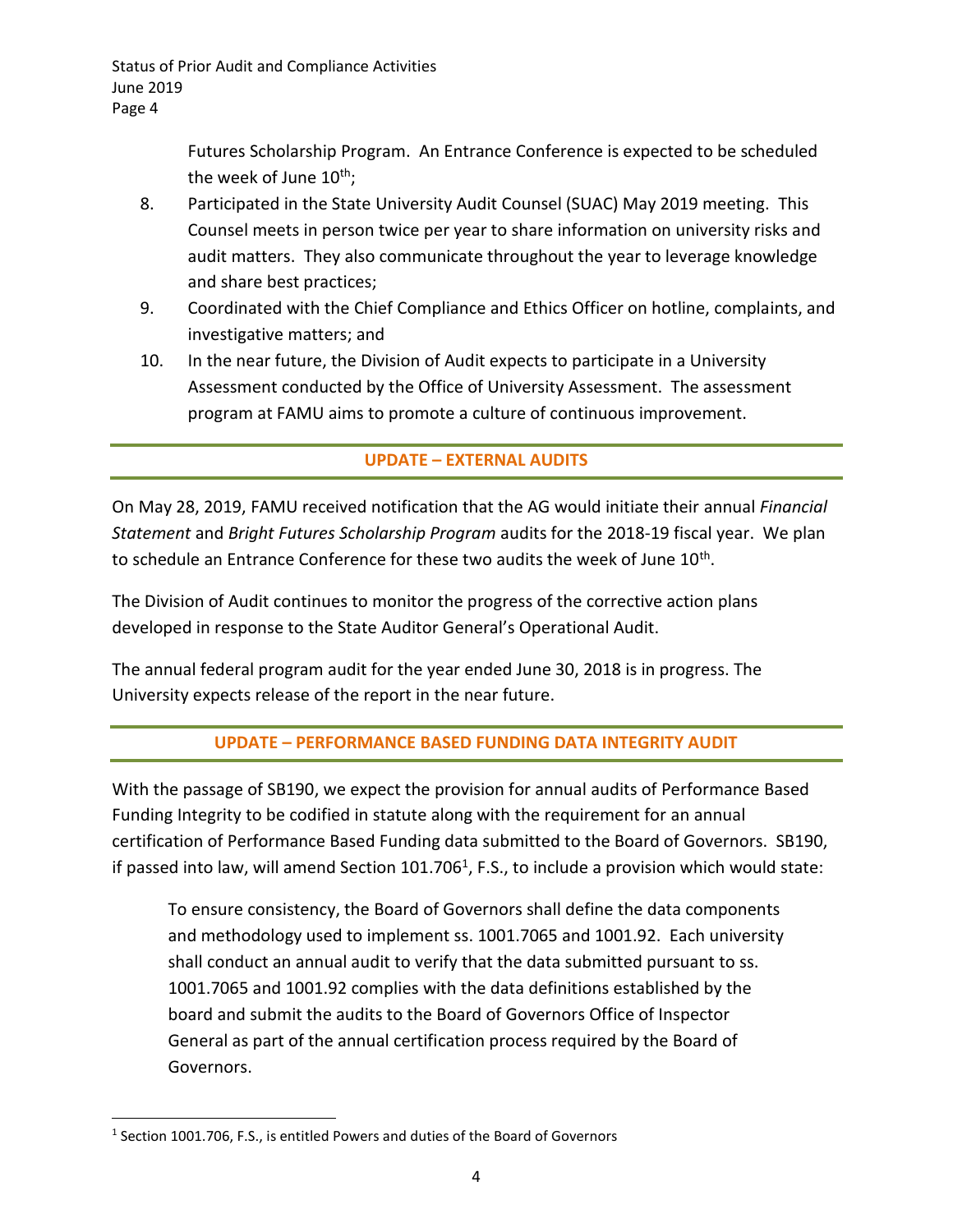> **NOTE:** Section 1001.7065 is entitled *Preeminent state research universities program* and Section 1001.92 is entitled *State University System Performance-Based Incentive*

The Performance Based Funding Integrity audit has been included among the audit projects on our annual work plan document submitted to the Board of Trustees for consideration of approval.

#### **UPDATE – COMPLIANCE AND ETHICS**

The Office of Compliance and Ethics is in progress with an effective date of July 1, 2019. At this time, the office is composed of the Chief Compliance and Ethics Officer and an investigator tasked with the administration of the University Compliance and Ethics Hotline. In addition to the transition into an independent unit, we are working on a number of programmatic initiatives; including: investigation procedures, new employee orientation compliance overviews, and monitoring.

The Enterprise Compliance Committee and working groups meets regularly to discuss and address compliance gaps and mitigation of risk. Working groups are focused on seven broad categories: Employment, Labor, and Non-Discrimination; Administration and Foundation; Student Affairs; Information Technology; Infrastructure and Safety; Faculty and Research; and Athletics. We continue to work across divisions on a number of initiatives, including FERPA and data privacy, public records and grant compliance. Notably, I have been working with the industrial hemp team to submit permit requests to the Department of Agriculture and Consumer Services for the Pilot Project for finalized agreements.

We continue to expand our reach through more avenues of communication. We have recently established a SharePoint available to any member of the University community with a FAMMAIL email address (famu.edu). This page will be updated regularly to provide resources and micro-learning compliance opportunities.